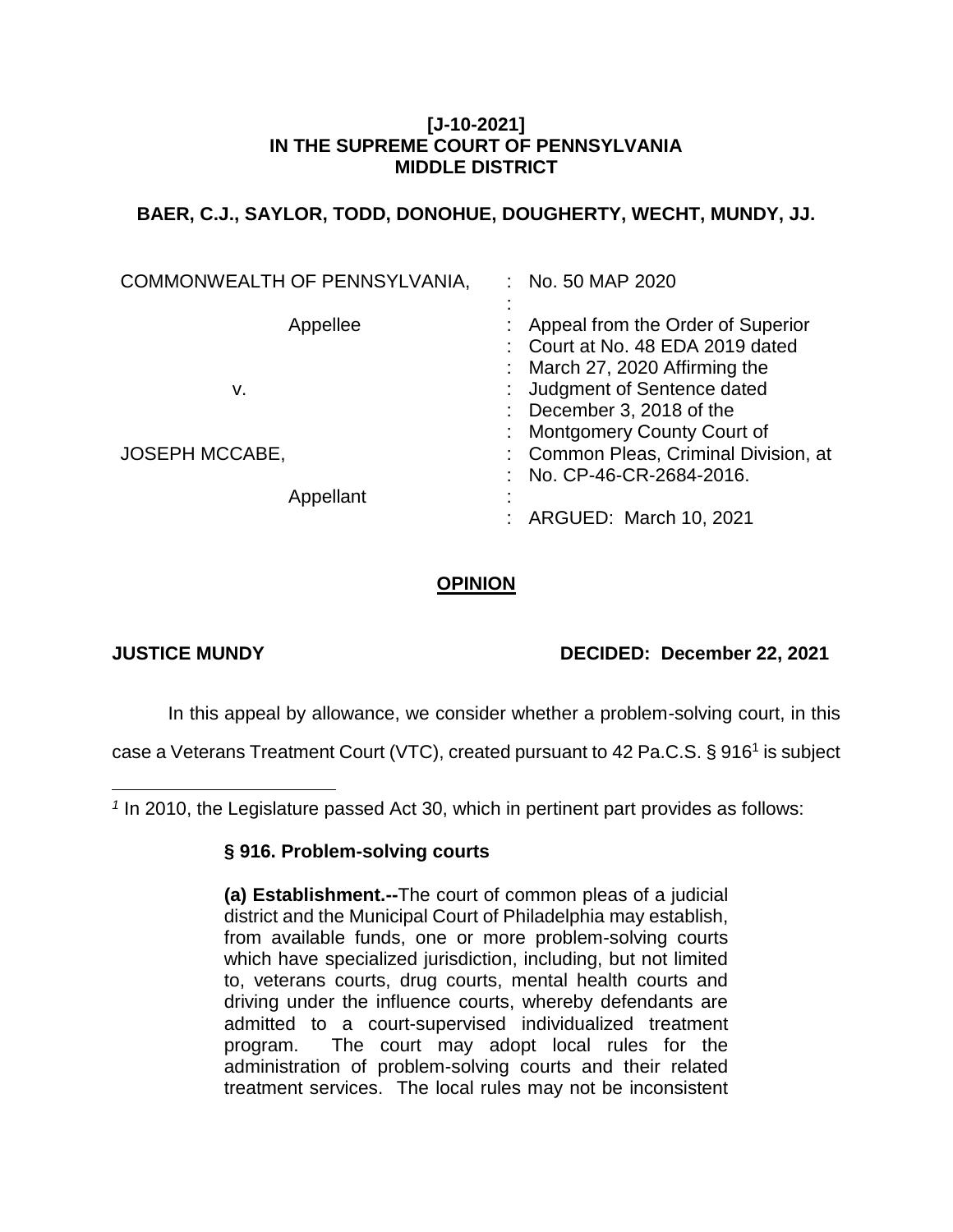to Chapter 3 of the Pennsylvania Rules of Criminal Procedure (the Rules) governing Accelerated Rehabilitative Disposition (ARD). We also consider whether Appellant, Joseph McCabe, due to his inability to fully pay restitution, was denied the full benefit of the problem-solving court in contravention of his rights to due process and equal protection under the Fourteenth Amendment of the United States Constitution.

### **I - Factual and Procedural Background**

We begin by summarizing the factual and procedural history of this case. Following the filing of a criminal complaint on February 19, 2016, Appellant was arrested on charges of theft by unlawful taking<sup>2</sup> and receiving stolen property<sup>3</sup> in connection with the April 2015 taking of a collection of gold coins from the home of Thomas and Kathy Mohn in Upper Merion, Montgomery County, Pennsylvania, with whom Appellant had been staying. Montgomery County had instituted a VTC Program in 2011, the terms of which are set forth in the Montgomery County Veterans Treatment Court Policy and Procedural Manual (2011).<sup>4</sup> Appellant applied for participation in the VTC and was

…

42 Pa.C.S. § 916.

 $\overline{a}$ 

*<sup>2</sup>* 18 Pa.C.S. § 3921(a).

with this section or any rules established by the Supreme Court.

**<sup>(</sup>f) Local rules.--**A court of common pleas of a judicial district or the Municipal Court of Philadelphia that established a veterans court, multicounty veterans court or veterans track under this section may adopt local rules for the administration of the courts and their related treatment services. The local rules may not be inconsistent with this section or any rules established by the Supreme Court.

*<sup>3</sup>* 18 Pa.C.S. § 3925(a).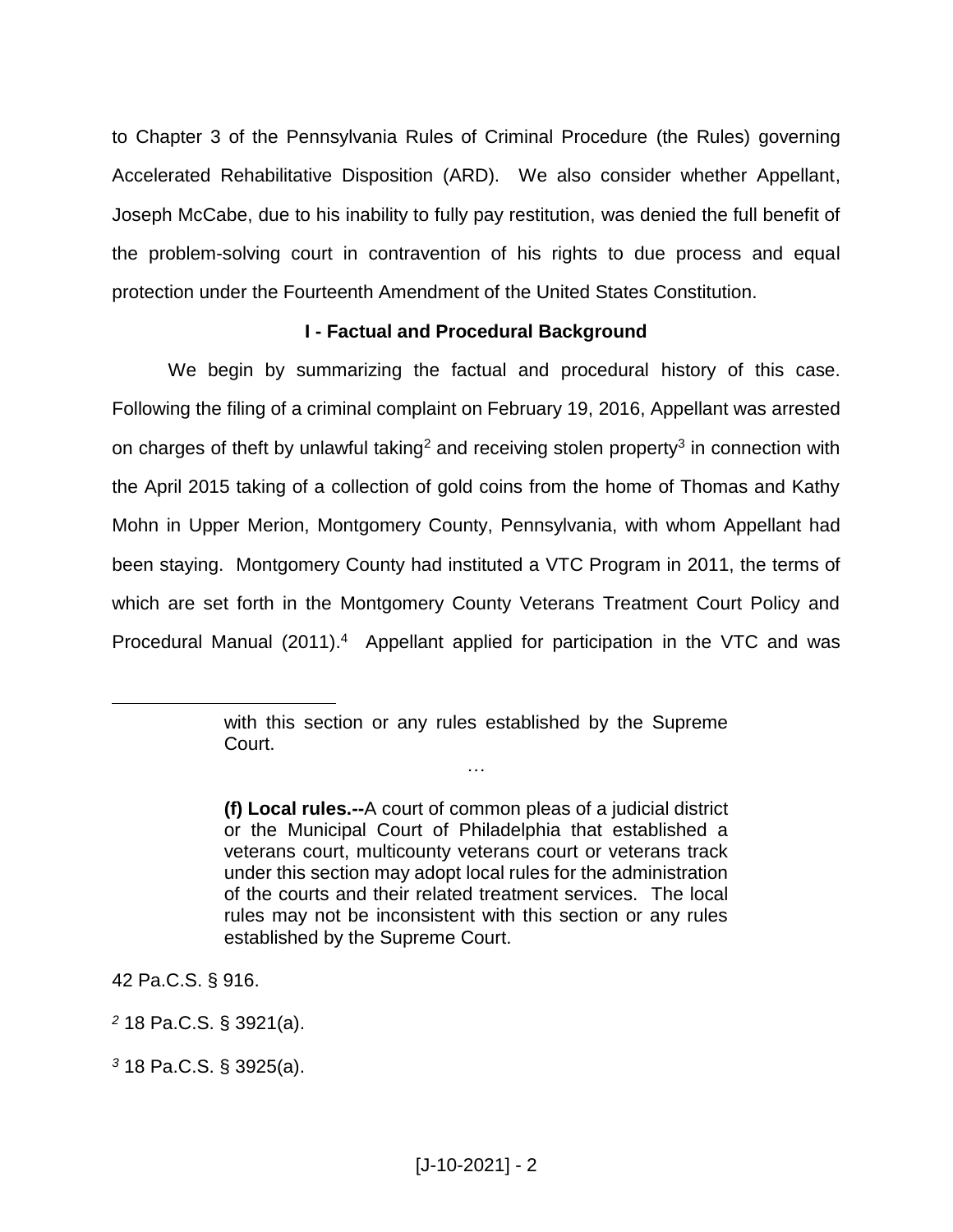accepted into the program. As a condition thereof, he entered an open plea to the theft charge graded as a third-degree felony on April 24, 2017. The VTC's order accepting the plea noted that sentence would be deferred and, as a condition, that a restitution hearing would be scheduled. VTC order, 4/24/17, at 1. A restitution hearing was held on August 14, 2017, after which the VTC ordered on January 2, 2018, that restitution of \$34,857.24 be a condition of Appellant's sentence.<sup>5</sup> During the course of the VTC program, Appellant made regular payments toward restitution in accordance with the VTC's order. Appellant successfully completed the requirements and conditions of the VTC program and following his successful completion a sentencing hearing was held on December 3, 2018.<sup>6</sup> The court reviewed the sentencing guidelines and acknowledged Appellant's success in the VTC program:

> You have done a remarkable job in Veteran's Court. You have served as a role model. You have been compliant with everything that we asked of you. That shows me you are capable of doing better. You have it in you. But this was a very serious crime.

N.T., 12/3/18, at 21. The trial court proceeded to sentence Appellant to a two-year term of probation. Appellant filed a timely motion to reconsider the judgment of sentence which

<sup>4</sup> The VTC Manual can be found on the Montgomery County website at Veterans-Treatment-Court-Policy-and-Procedure-Manual (montcopa.org)

<sup>&</sup>lt;sup>5</sup> Appellant filed a motion to reconsider the restitution order, which the VTC denied on April 5, 2018. In his motion to reconsider, Appellant challenged only the valuation of the gold. Also, in his motion, Appellant acknowledged that Pa.C.S. § 1106(c), regarding mandatory restitution, would apply at sentencing and did not challenge the timing of the restitution hearing. *See* Defendant's Motion to Reconsider Restitution Award, CP-46-CR-2684-2016 (filed 3/8/2018).

<sup>&</sup>lt;sup>6</sup> Appellant's sentencing was presided over by the Honorable Cheryl L. Austin. Prior proceedings had been presided over by the Honorable Todd D. Eisenberg.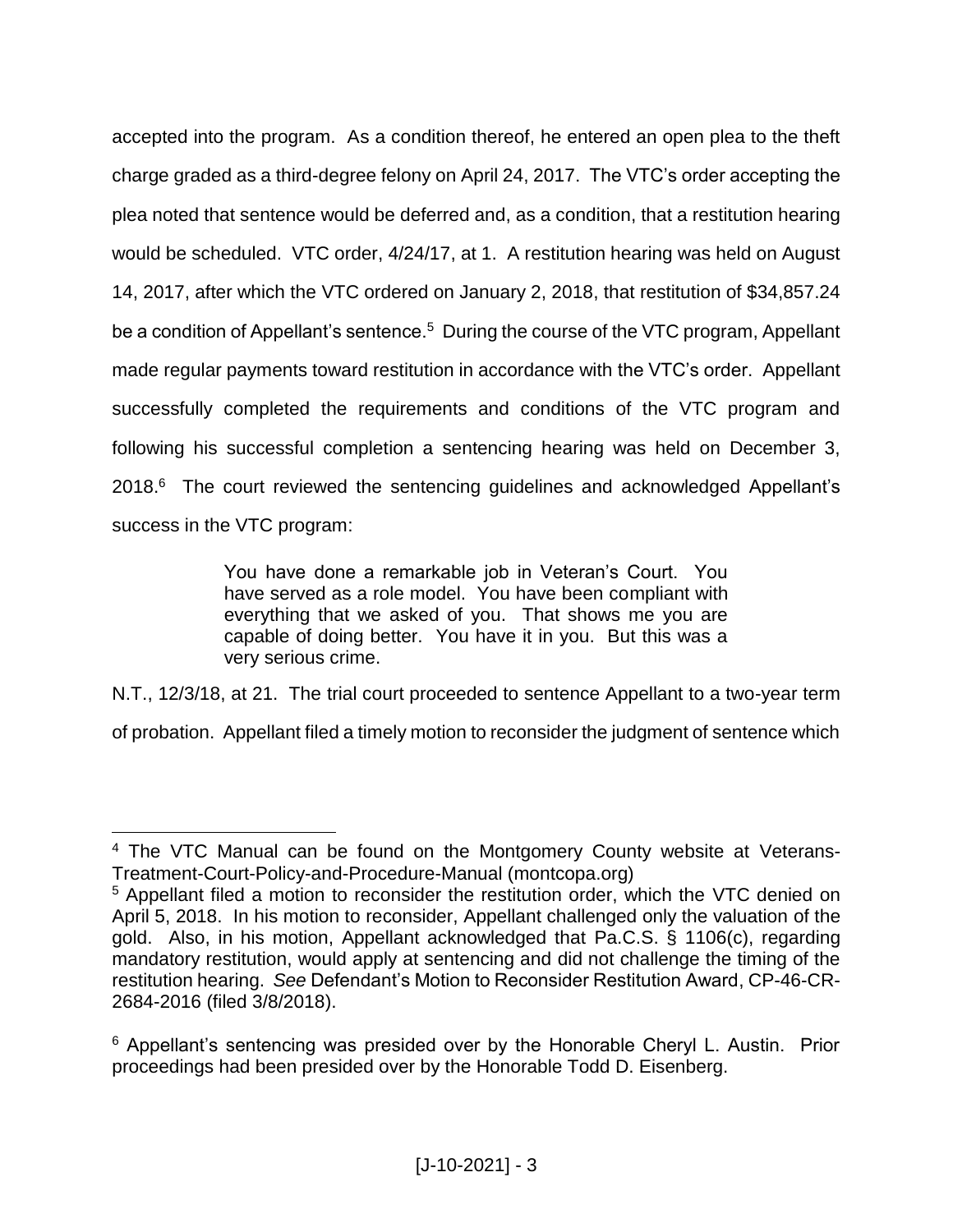the trial court denied on December 14, 2018. Appellant filed a timely appeal to the Superior Court.<sup>7</sup>

The Superior Court noted the common thread among Appellant's issues was a challenge to the restitution component of his sentence. As such the court reviewed it as a challenge to the legality of his sentence, applying a plenary review for any error of law. The Superior Court noted its standard was to ascertain the intent of the legislature by applying a statute's plain language. Only when such language is ambiguous or leads to a patently absurd result will other interpretive tools be applied. *Commonwealth v. McCabe*, 230 A.3d 1199, 1203 (citing *Commonwealth v. Hall*, 80 A.3d 1204, 1211 (Pa.

 $\overline{a}$ 

2. Regardless of whether Chapter 3 of the Rules of Criminal Procedure applies to Veterans Court, was [Appellant] impermissibly denied a dismissal of charges based on his inability to pay full restitution, notwithstanding his successful completion of Veterans Court, in violation of his right to Due Process and Equal Protection under the United States Constitution?

3. Conversely, if Veterans Court is not controlled by Chapter 3 of the Rules of Criminal Procedure, was the Court's refusal to dismiss the charges against [Appellant] in error when that refusal was based upon an illegal order of restitution entered prior to sentencing with no statutory authority for such a restitution order?

*Commonwealth v. McCabe*, 230 A.3d 1199, 1201-02 (Pa. Super. 2020).

<sup>7</sup> Appellant raised the following issues before the Superior Court:

<sup>1.</sup> Since Veterans Court is controlled by Chapter 3 of the Rules of Criminal Procedure, was it an error of law when the trial court instead acted pursuant to a Veteran's Court Manual that is not in compliance with Chapter 3 of the Rules of Criminal Procedure, ordered restitution pursuant to 18 Pa.C.S. §1106(a) which is not permitted when ordering restitution pursuant to Chapter 3 of the Rules of Criminal Procedure, and thereafter failed to dismiss all charges against [Appellant] based upon that illegal restitution award?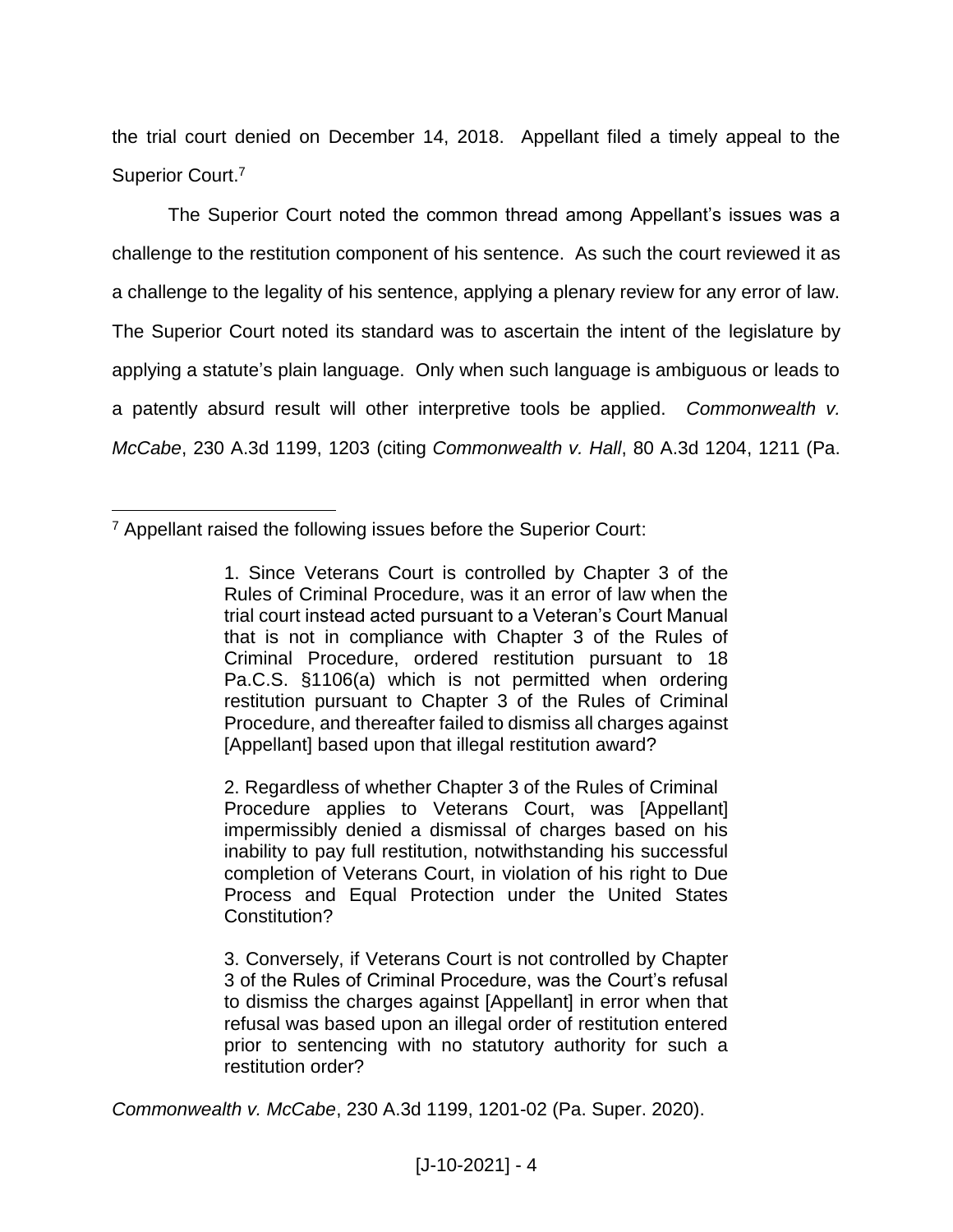2013)). Appellant first contended that the VTC Manual fails to comply with Chapter 3 of the Rules, pertaining to ARD, which, in his view, governs Section 916 problem-solving courts. Appellant argued that problem solving courts, including the VTC in this case, are merely specific subsets of ARD and that Chapter 3 was intended to furnish the procedure to be followed. The Superior Court conceded the similarities between the diversionary programs of problem-solving courts and ARD, noting both hold cases in abeyance to afford treatment or supervision options to defendants. *Id.* at 6. But the court also noted the significant differences between the respective programs. These differences include that for ARD the discretion to submit a case to the program is exclusive to district attorneys, while a team of stakeholders makes decisions pertaining to a defendant's participation in a VTC. This is due in part to the greater treatment-focused aims that problem-solving courts are designed to address. Need for treatment is a requirement for VTC participation but need not be a factor in ARD participation. VTC participation is not limited to first time offenders as for the most part is ARD. Additionally, participation in the VTC program requires an entry of a plea, while ARD is a pre-adjudication program. Further, successful completion by a defendant of an ARD program requires dismissal of the charges he or she is facing, whereas by successfully completing the VTC program, a defendant "may have the court consider dismissing or reducing" the underlying charges. *Id*. (quoting VTC Manual at 8).

Based on these differences, the Superior Court rejected Appellant's interpretation that all problem-solving courts are subsets of ARD to be governed by Chapter 3 of the Rules. The court held that the absence of language in Chapter 3 expanding the definition of ARD to include other diversionary programs and problem-solving courts belied Appellant's interpretation. The Superior Court further held Chapter 3's language was clear and unambiguous that ARD and other diversionary programs are distinct. *Id.* at 8.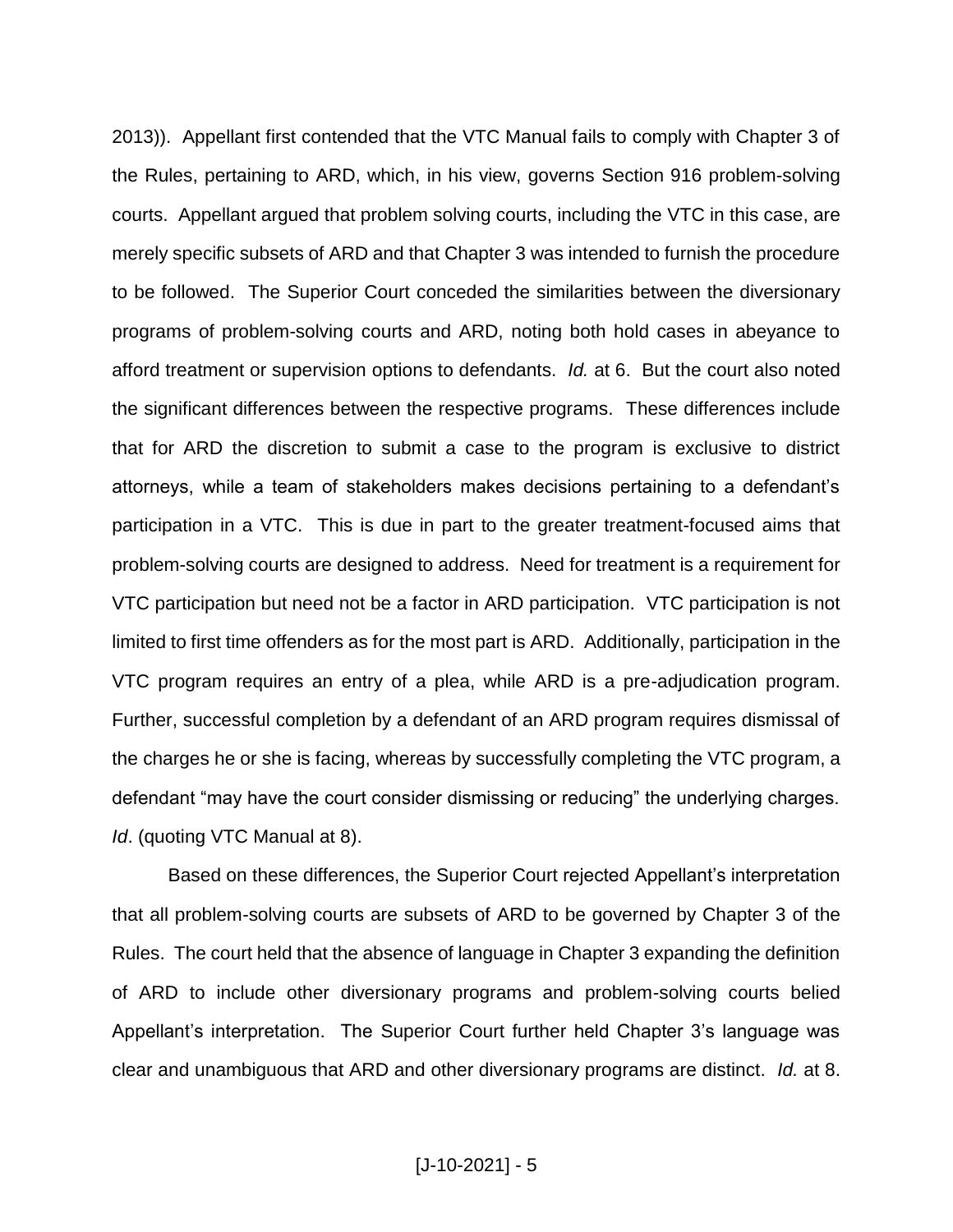The absence of special rules promulgated to apply to problem-solving courts authorized under Section 916 cannot result in expanding Chapter 3 of the Rules to apply by default. To do so, the Superior Court held, would violate the separation of powers by having the judiciary effectuate changes and definitions the legislature declined to adopt. *Id.* at 8-9. The court held that even if the language employed in Chapter 3 could be deemed ambiguous, the differences in the programs weigh against Chapter 3 governing VTCs.

The Superior Court also rejected Appellant's second claim that the trial court's failure to dismiss his charges was based on his inability to fully pay restitution during the term of the program in violation of his due process and equal protection rights. Appellant relied on *Commonwealth v. Melnyk*, 548 A.2d 266 (Pa. Super. 1988), in which the Superior Court held that a petitioner's eligibility to enter an ARD program may not be denied based on indigency where the petitioner demonstrates a bona fide willingness to pay restitution according to his or her means. The Superior Court distinguished *Melnyk* as pertaining to admission into an ARD program. In this case, Appellant applied and was admitted into the VTC. The agreement he signed included the condition that "fines, costs, and restitution must be paid in full." *McCabe*, -- A.3d --, 2018 WL 1724871 at 11-12. In these circumstances, the fundamental fairness concerns in *Melnyk* were not implicated. The Superior Court also reviewed the statutory directives for restitution to be imposed as a direct sentence or as a condition of probation. Under Pa.C.S. § 1106, a sentencing court is mandated to impose restitution without regard to ability to pay. A defendant's ability to pay only becomes relevant if there is a subsequent default of the restitution order. *Id.* at 14 (citing *Commonwealth v. Colon*, 708 A.2d 1279, 1284 (Pa. Super. 1998)). Pursuant to the plain language of these provisions, the Superior Court concluded Appellant was not denied due process or equal protection by the trial court's imposition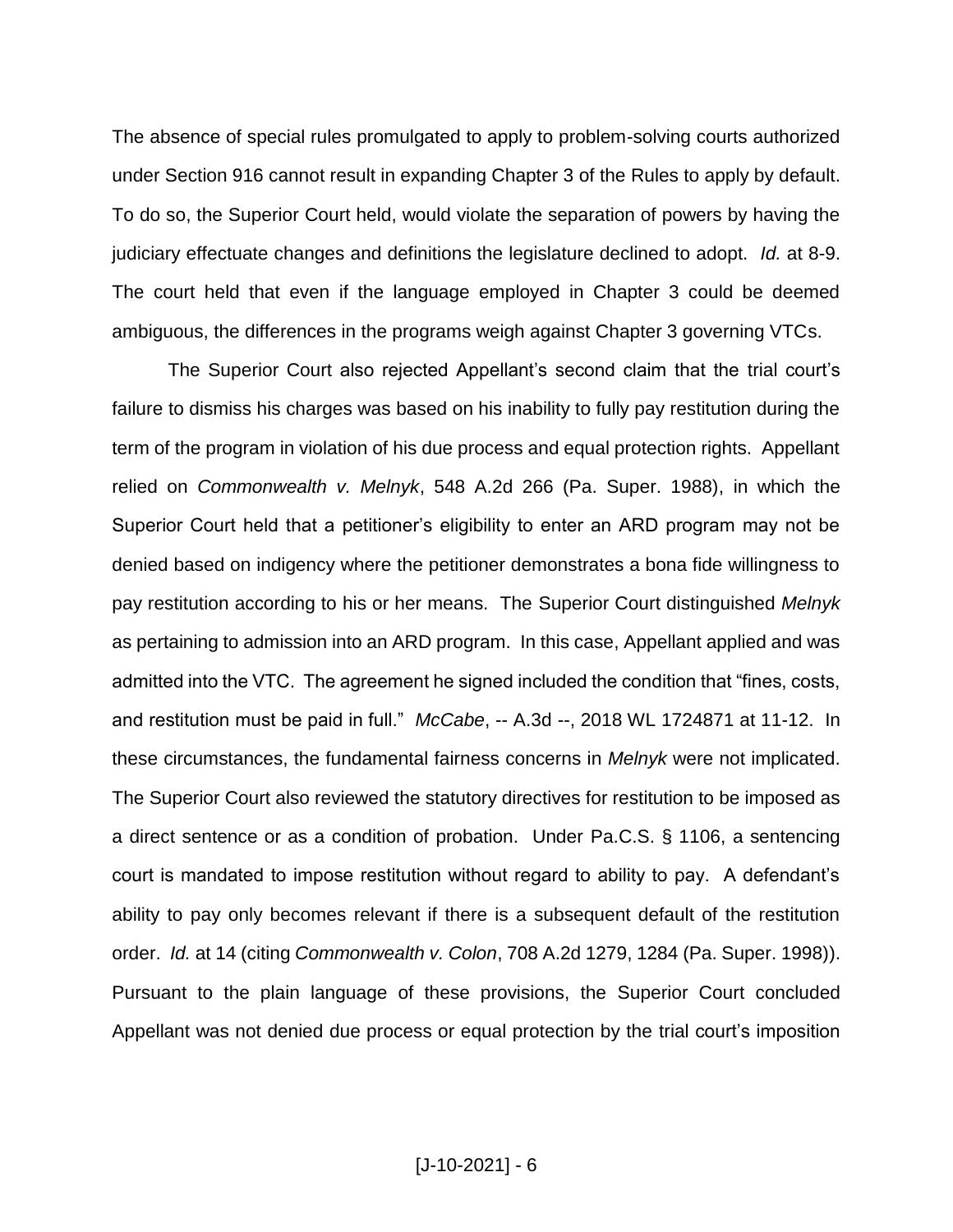of restitution without regard to his inability to pay the same in full during the VTC program's duration.

Finally, the Superior Court rejected Appellant's contention that the trial court's restitution order was illegal because it conducted a restitution hearing prior to sentencing. Appellant argued that Section 1106(c)(2) requires the amount of restitution must be determined at the time of sentencing. The cases relied on by Appellant disapproved of sentences entered that left the determination of the amount of restitution to a later date or deferred such determination. While the amount of restitution was determined in this case prior to sentencing as part of Appellant's participation in the VTC program, that did not violate Section 1106's directive that the amount of restitution be determined at sentencing. Here the amount was defined at the time of sentencing and the sentence with respect to restitution was not open-ended, indefinite, or speculative.

Appellant filed a petition for allowance of appeal with this Court, which we granted to review the following questions.

> Is the pretrial disposition program Veterans Treatment Court controlled by Chapter 3 of the Rules of Criminal Procedure?

> Was [Appellant] impermissibly denied full benefits of the Veterans Treatment Court program, namely a dismissal of charges, based upon his inability to pay full restitution, in violation of his Fourteenth Amendment right to Due Process and Equal Protection under the United States Constitution?

## **II – Veterans Treatment Court**

Appellant argues that both sources of statutory authority for a court to impose restitution as part of a sentence require the restitution to be determined at sentencing, to wit, Section 9763 (formerly Section 9754) when imposed as a condition of probation or Section 1106(a) as a stand-alone element of a sentence. In the former provision, imposition is in the discretion of the sentencing court upon consideration of all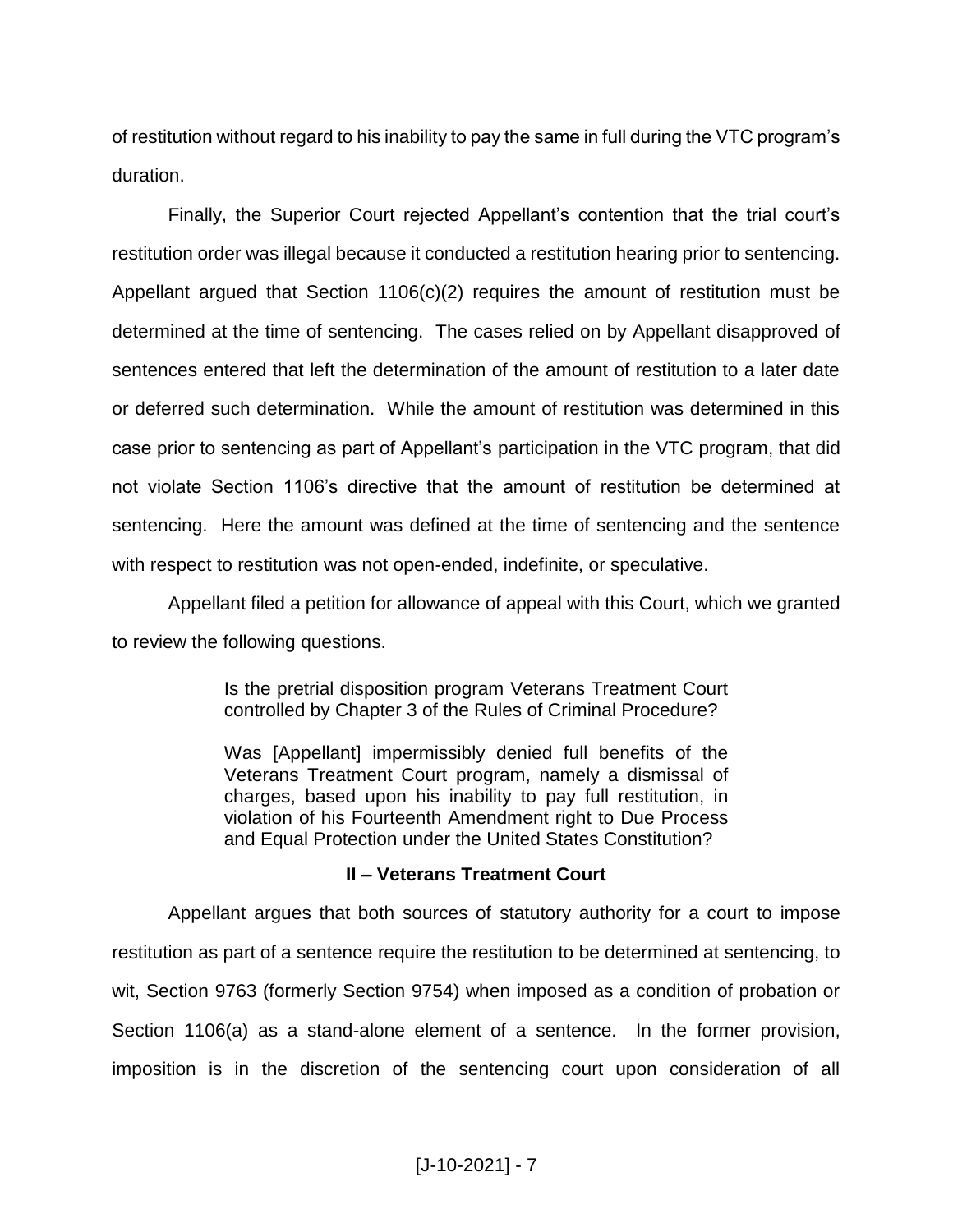circumstances including a defendant's ability to pay.8 In the latter provision, imposition is mandatory without consideration of a defendant's financial means.<sup>9</sup> The only exception,

<sup>9</sup> Section 1106 provides in pertinent part as follows:

# **§ 1106. Restitution for injuries to person or property**

**(a) General rule.--**Upon conviction for any crime wherein:

(1) property of a victim has been stolen, converted or otherwise unlawfully obtained, or its value substantially decreased as a direct result of the crime;

. . .

# **(c) Mandatory restitution.--**

(1) The court shall order full restitution:

(i) Regardless of the current financial resources of the defendant, so as to provide the victim with the fullest compensation for the loss. The court shall not reduce a restitution award by any amount that the victim has received from the Crime Victim's Compensation Board or other government agency but shall order the defendant to pay any restitution ordered for loss previously compensated by the board to the Crime Victim's Compensation Fund or other designated account when the claim involves a government agency in addition to or in place of the board. The court shall not reduce a restitution award by any amount that the victim has received from an insurance company but shall order the defendant to pay any restitution ordered

 $\overline{a}$ <sup>8</sup> Section 9754, in effect at the time of Appellant's sentencing, included among the permissible conditions of probation a sentencing court could impose, that a defendant "make restitution of the fruits of his crime or to make reparations, in an amount he can afford to pay, for the loss or damage caused thereby." 42 Pa.C.S. § 9754 (c)(8) (amended 2019). The provision was amended effective December 18, 2019, deleting subsection (c) and transferring it to a new Section 9763. The language of the relevant condition was slightly altered, but did not impact the necessity to consider a defendant's ability to pay when imposing restitution as a condition of probation, *i.e.*, "To make restitution of the fruits of the crime or to make reparations, in an affordable amount and on a schedule that the defendant can afford to pay, for the loss or damage caused by the crime." 42 Pa.C.S. § 9763 (b)(10).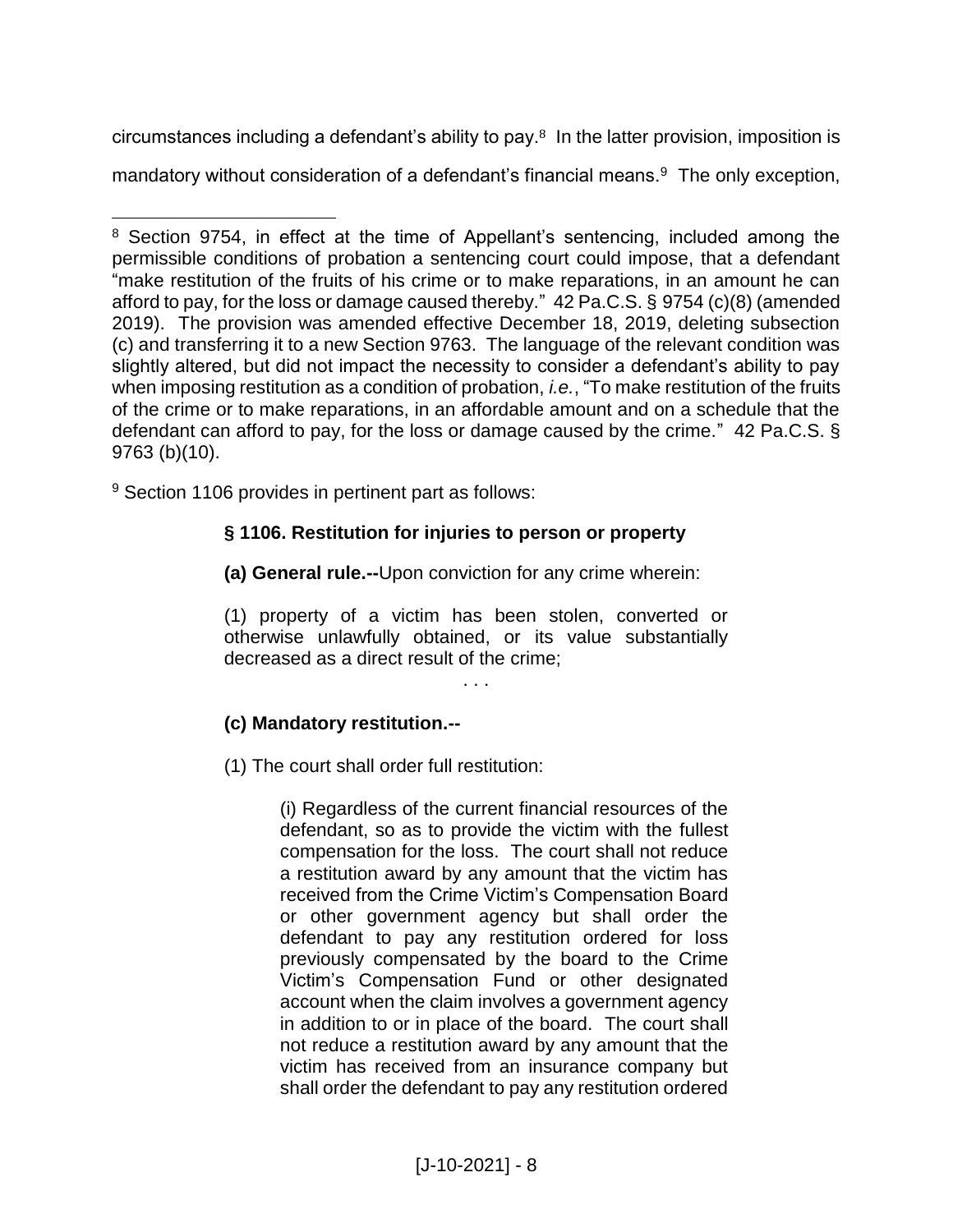Appellant maintains, is Rule 316, applicable to ARDs. Appellant argues his sentence is illegal because the only source of authority for imposing restitution in a diversionary problem-solving court such as the VTC, is under Rule 316. Rule 316 provides that conditions "may be such as may be imposed with respect to probation after conviction of a crime including restitution . . . ." Pa.Crim.P. 316(A). Imposition of restitution as a condition of probation requires an assessment of a defendant's ability to pay before an amount or manner of payment is set. Appellant notes, "[o]utside of Rule 316, there are no rules of procedure that would permit the trial court to enter a restitution order and enforce it prior to sentencing. Thus, the VTC program must be controlled by Chapter 3."

> for loss previously compensated by an insurance company to the insurance company.

(2) At the time of sentencing the court shall specify the amount and method of restitution. In determining the amount and method of restitution, the court:

. . .

(i) Shall consider the extent of injury suffered by the victim, the victim's request for restitution as presented to the district attorney in accordance with paragraph (4) and such other matters as it deems appropriate.

(ii) May order restitution in a lump sum, by monthly installments or according to such other schedule as it deems just.

(iii) Shall not order incarceration of a defendant for failure to pay restitution if the failure results from the offender's inability to pay.

(iv) Shall consider any other preexisting orders imposed on the defendant, including, but not limited to, orders imposed under this title or any other title.

…

18 Pa.C.S. § 1106.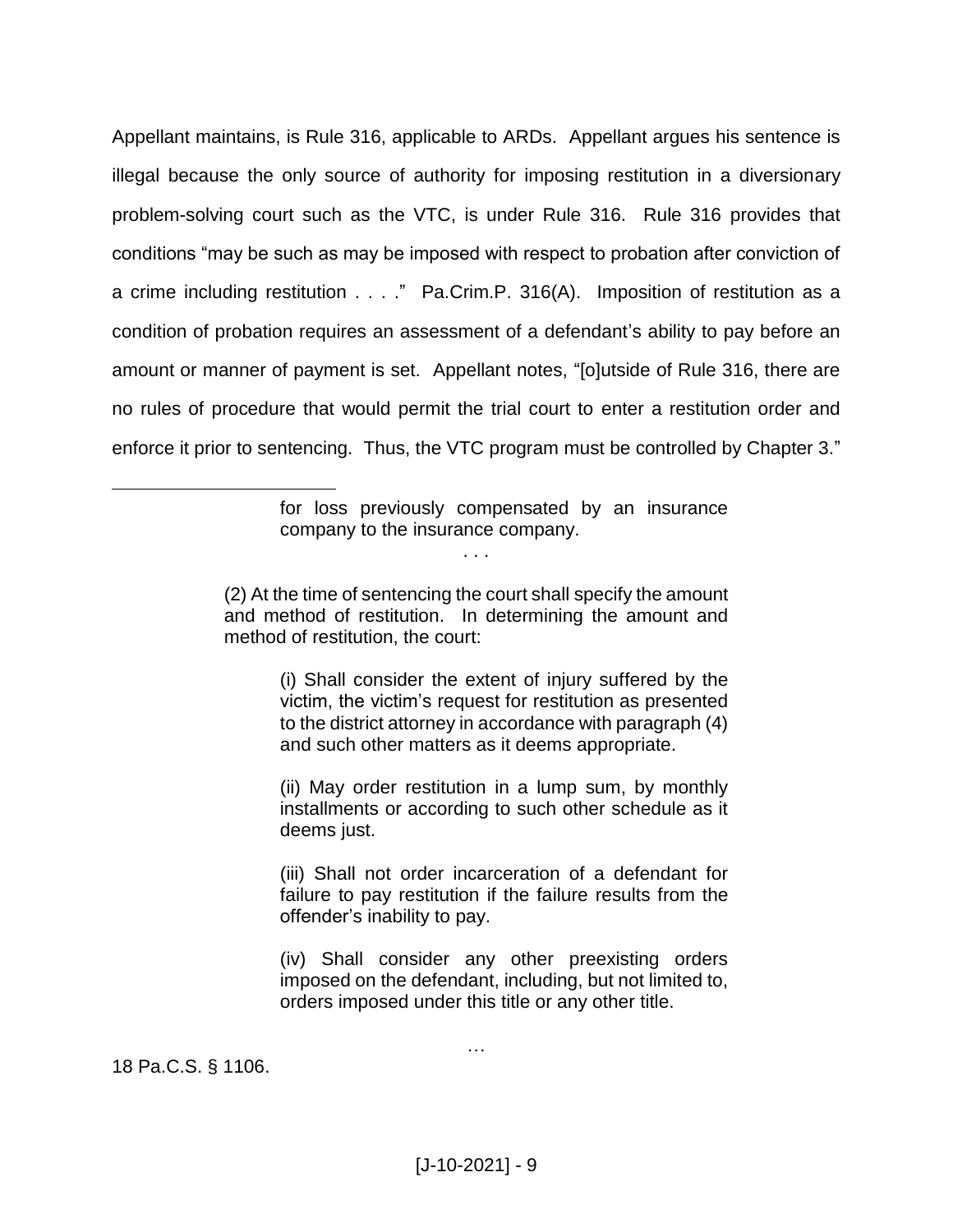Appellant's Brief at 22. Appellant contends this Court, in promulgating Chapter 3 of the Rules, intended the Rules to be applicable to all predisposition diversionary programs. In support, Appellant references this Court's decision in *Commonwealth v. Lutz*, 495 A.2d 928 (Pa. 1985), in which this Court held the legislature's creation of an ARD program in the Vehicle Code was subject to Chapter 3 of the Rules and could not authorize practices inconsistent with those rules, nor authorize incompatible local rules in contravention of our constitutional rule-making authority.<sup>10</sup> Appellant argues this case is analogous to the circumstances in *Lutz* because there are no rules other than Chapter 3 that could apply to the diversionary problem-solving courts. According to Appellant, the interpretation of the Section 916 authorizing statute urged by the Commonwealth and adopted by the Superior Court would permit rulemaking in contravention of this Court's exclusive constitutional rule-making authority. Appellant adds that even if Chapter 3 Rules do not apply to VTCs, there is no authority elsewhere in the Rules for the trial court to enter a restitution order prior to sentencing. Appellant disputes the Superior Court's conclusion that the restitution order made by the trial court as part of the conditions for Appellant's participation in the VTC was not a sentence nor carried the same legal impact, writing that:

> Judge Eisenberg's restitution order had the force of law at the time it was entered on January 2, 2018. The facts of the case prove this. The cause of [Appellant] being sentenced in the first place was his inability to pay the full restitution amount ordered by Judge Eisenberg—this is undisputed."

Appellant's Brief at 29.

 $\overline{a}$ 

The Commonwealth argues the Superior Court correctly interpreted the procedural requirements for problem-solving courts as being distinct from ARD. The Commonwealth notes the discrete aspects between the programs as found by the Superior Court and

<sup>&</sup>lt;sup>10</sup> Specifically, the Court found the statute's restriction of the district attorney's discretion in determining a defendant's ARD eligibility inconsistent with the applicable Rules.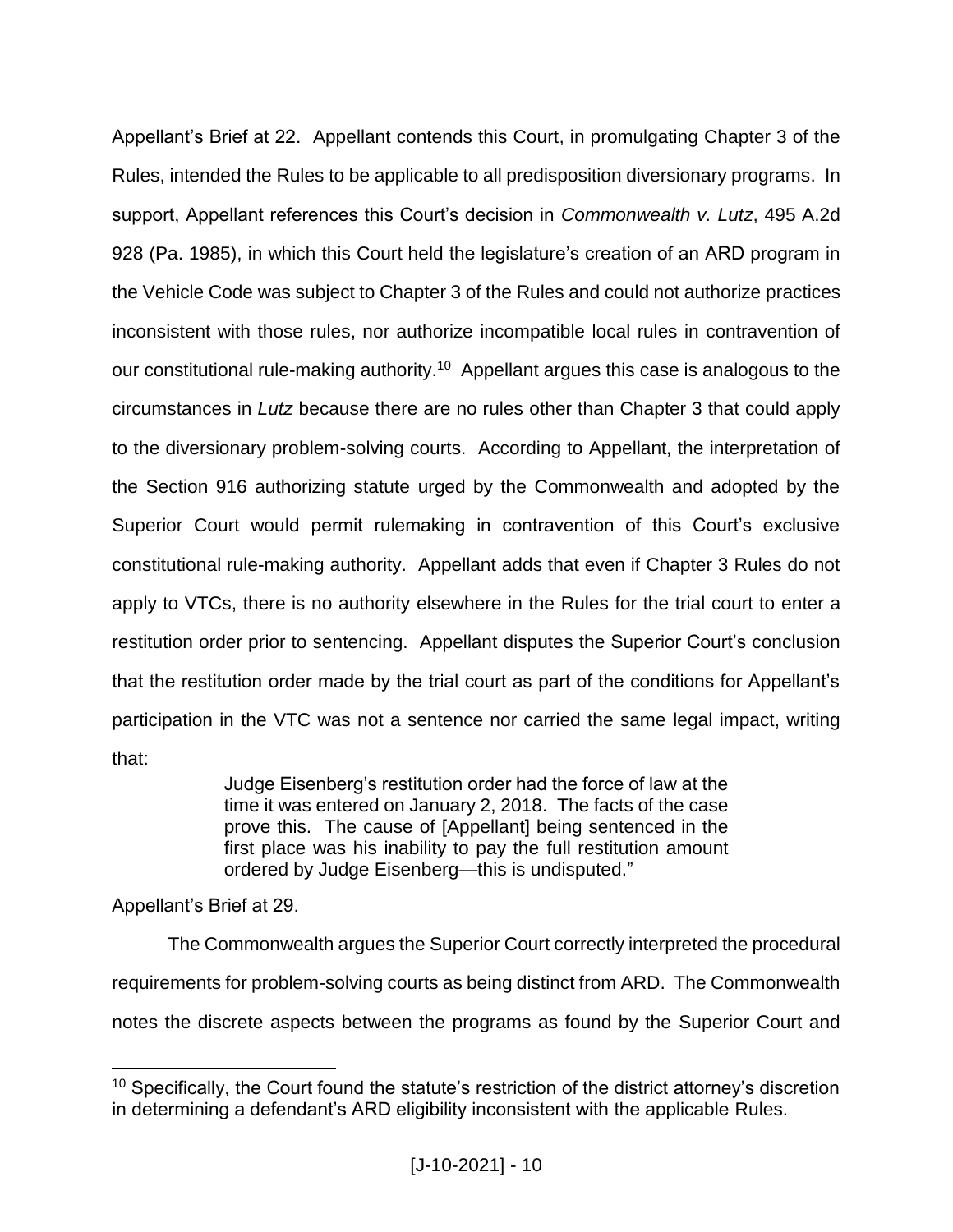observes, that the legislature could well have employed language equating the two diversionary programs, but chose not to. The authorization of individual local courts to adopt rules for problem-solving courts established in their jurisdictions is limited by the admonition they not be inconsistent with rules promulgated by the Supreme Court. For this reason, the Commonwealth argues Appellant's reliance on *Lutz* is inapt. The Commonwealth contends the Superior Court employed correct statutory interpretation rules by following the plain language of the provisions and reading the enactments of Section 916 and the Chapter 3 Rules *in pari materia*. Because VTC is not an ARD program, the lower courts did not err in holding Chapter 3 of the Rules did not apply.

The Commonwealth further argues that the restitution order entered at sentencing pursuant to Section 1106 was proper and indeed required without consideration of Appellant's ability to pay. The Commonwealth argues there is no prohibition in the Rules from holding a hearing to determine the amount of restitution involved in a case prior to sentencing. The authority cited by Appellant involve instances where the determination of restitution was deferred in some manner until after sentencing. The policy concerns underlying those decisions are actually benefited by an earlier restitution hearing. The restitution hearing in this case did not impose a sentence upon Appellant at that time, but established the amount of restitution for the VTC treatment plan. The requirement that restitution be determined at sentencing does not preclude that determination being based on an earlier proceeding as long as the defendant's notice, due process, and appeal rights are met, which they were in this case.

In reviewing this issue, we recount that "[o]ur standard of review of a lower court's interpretation of a statute is *de novo*, and our scope of review is plenary." *Commonwealth v. Montgomery*, 234 A.3d 523, 533 (Pa. 2020). We are mindful that when engaging in statutory interpretation,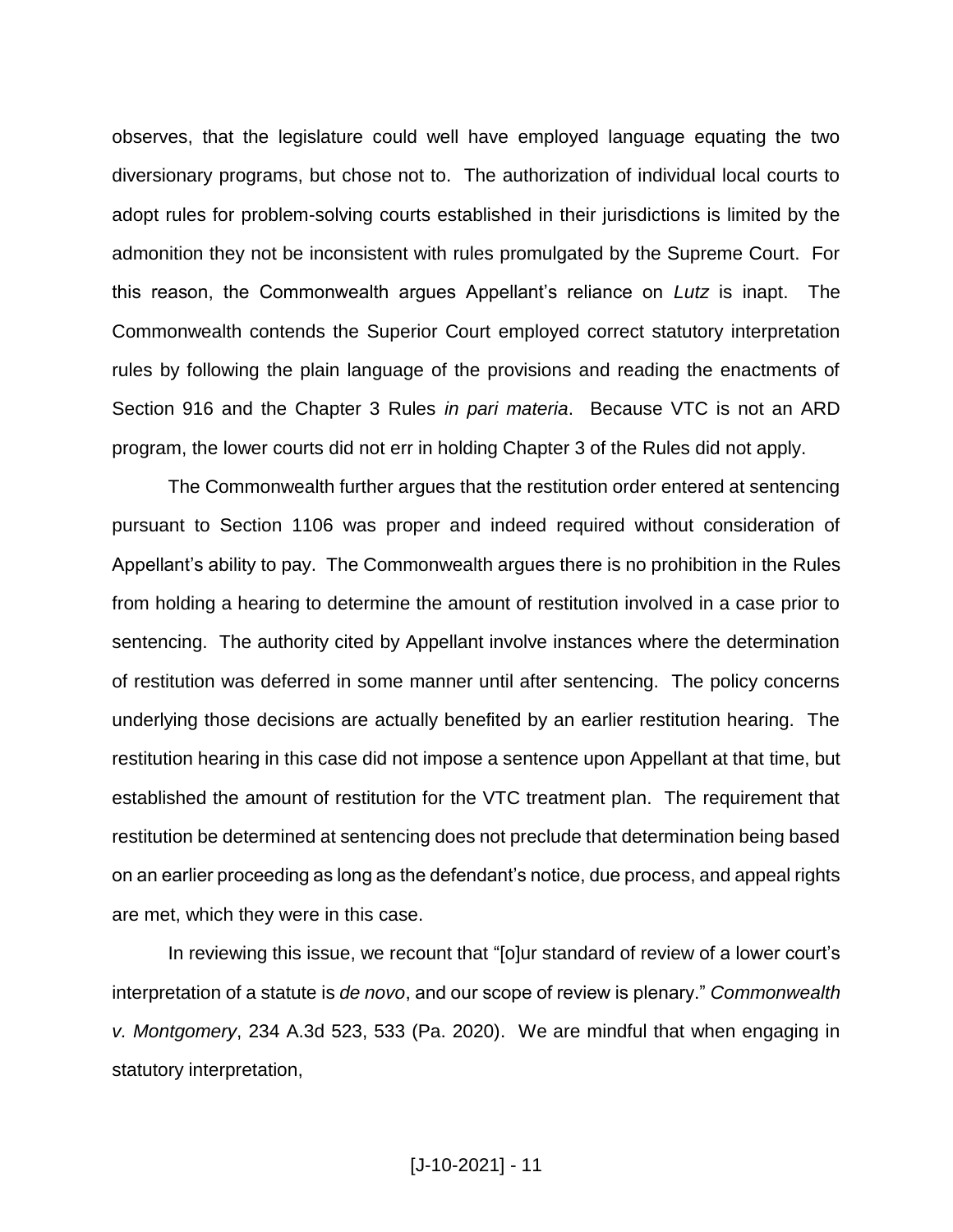the object of all interpretation and construction of statutes is to ascertain and effectuate the intention of the legislature. 1 Pa.C.S. § 1921(a). When the words of a statute are clear and free from all ambiguity, they are presumed to be the best indication of legislative intent.

*Commonwealth v. Finnecy*, 249 A.3d 903, 913 (Pa. 2021) (internal quotation marks and some citations omitted).

Appellant interprets *Lutz* too broadly. *Lutz* dealt specifically with the interplay between a legislatively created ARD program in the Vehicle Code and our ARD rules. The *Lutz* Court concluded that rule-making authority, as a constitutional separation of powers matter, lay with this Court and is not delegable to the individual courts of common pleas by the legislature. To the extent such local rules are inconsistent with the Rules they are per se invalid. *Lutz*, 495 A.2d at 935-96. The gravamen of Appellant's position is that Chapter 3 of the Rules is intended to be applied to any pre-dispositional program. However, unlike the Vehicle Code ARD at issue in *Lutz*, the VTC in this case is not a predisposition program in the sense that it **diverts** proceedings prior to (and potentially in lieu of) an adjudication of the charges facing a defendant. Rather, the VTC program **defers** proceedings after the adjudicatory disposition of the charges via a plea of guilty in order to provide specialized court-supervised treatment programing to qualifying defendants before sentencing.<sup>11</sup> Contrastingly, the Chapter 3 Rules require deferring action on the adjudication of charges upon admission. Pa.R.Crim.P. 315. Additionally,

VTC Manual at 8.

 $\overline{a}$ <sup>11</sup> The VTC Manual in this case provides:

When the defendant is formally accepted into Veterans Treatment Court, the defendant must enter a plea to certain agreed-upon charges. Thereafter the defendant will proceed through the three phases of engagement identified in the Terms of Participation section herein. Sentencing may be deferred pending completion of the Veterans Treatment Court program. Upon successful completion of the Veterans Treatment Court program, the defendant's charges may be reduced or dropped all together.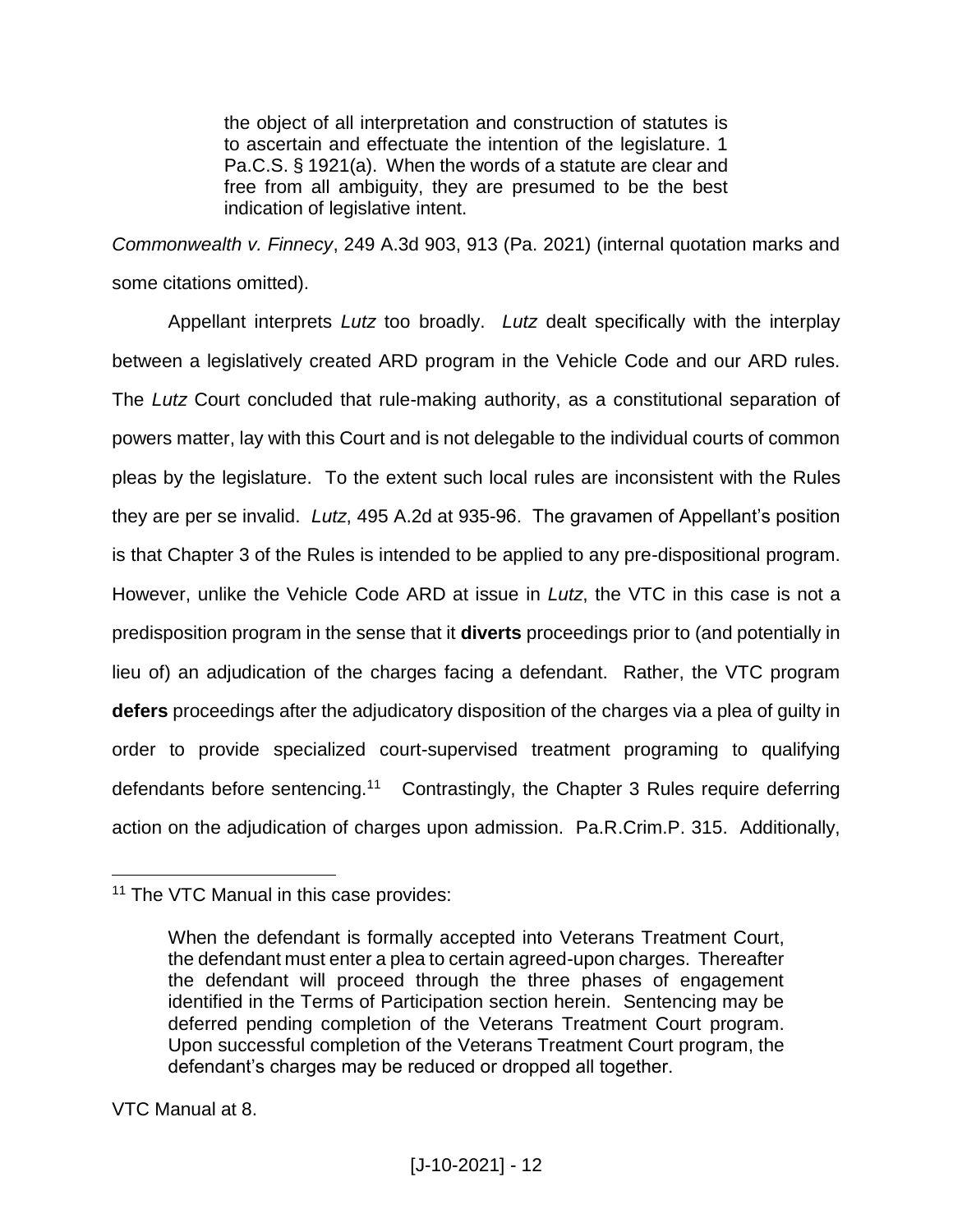in Section 916 the legislature did not define the problem-solving courts it authorizes as necessarily pre-adjudication programs, but provided that municipal courts and courts of common pleas "may" adopt local rules for the administration of the courts and their related treatment services. The local rules "**may not be inconsistent with this section or any rules established by the Supreme Court**." 42 Pa.C.S. § 916(f) (emphasis added).

We agree with the Superior Court that the legislature could very well have designated the problem-solving courts it was authorizing under Section 916 as an ARD had that been its intention. In fact, that was the situation in *Lutz*, where the legislature expressly created an ARD program under the Vehicle Code. The VTC program, while sharing some aspects and goals of ARD, is clearly not an ARD program. The treatment opportunities are designed to address the defined needs of certain classes of offenders (e.g. mental health issues, drug dependencies, and in the case of the VTC, the existence of these issues in the consequence of military service) after the entry of a plea. The treatment and engagement phases are performed after the plea and prior to sentencing, which may, for that purpose, be postponed by mutual consent. There is no guarantee or entitlement to dismissal of the charges upon completion of the program. The targeted treatments and programing afforded by the VTC are themselves a benefit, as is the mitigating consideration of a defendant's successful participation at sentencing. These differences and the specific language employed by the legislature lead us to conclude that the VTC in this case is not equivalent to ARD and the lower courts did not err in holding the Chapter 3 Rules do not apply.

We also reject Appellant's contention that Chapter 3 must apply by default because no other rules authorize the trial court's determination of restitution prior to sentence. There is nothing in the Rules that preclude a hearing to determine the amount of restitution from being held prior to sentencing. Section 1106 as noted by the Superior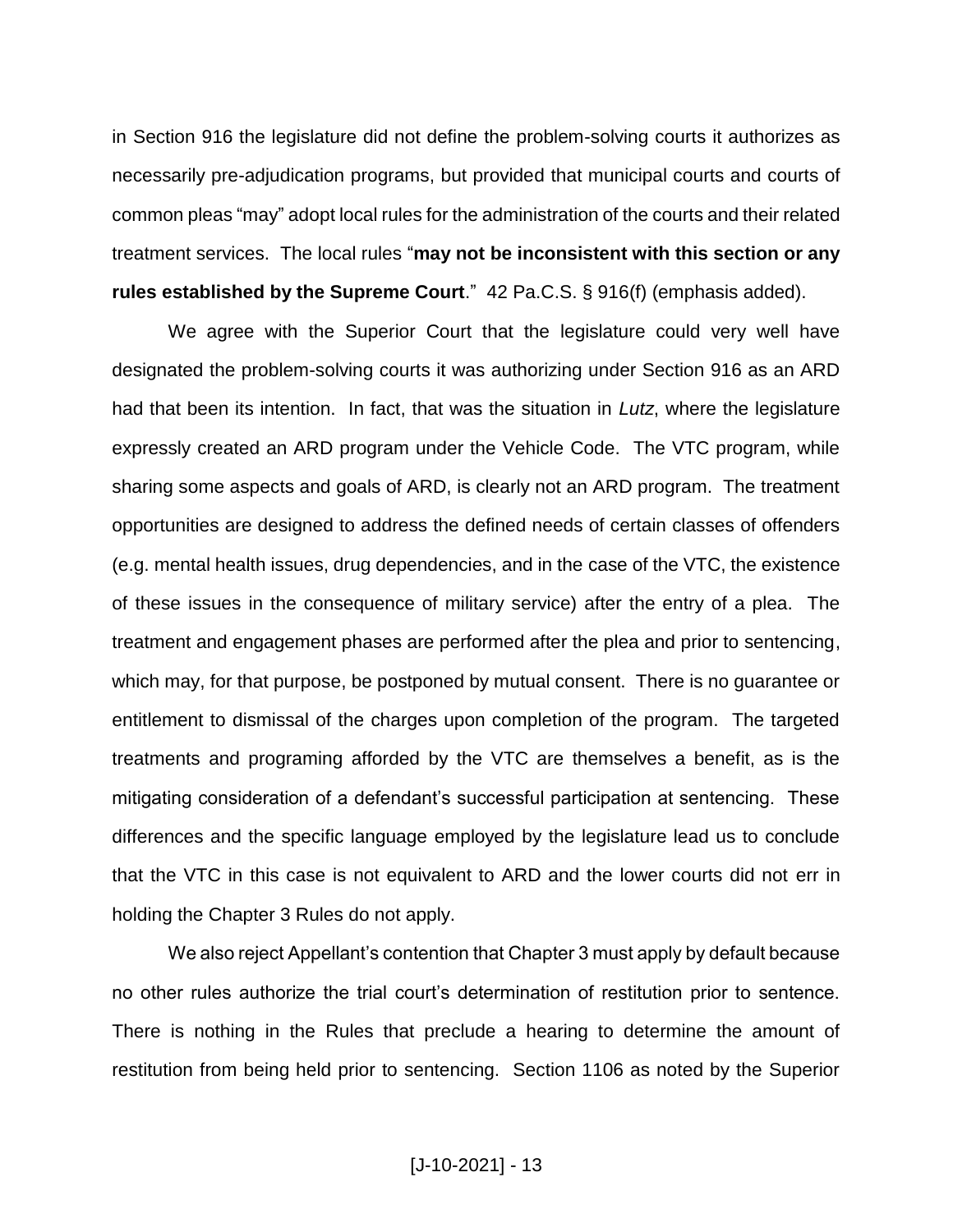Court, requires that restitution be determined at sentencing. Instantly, the restitution hearing in aid of the VTC program did not impose restitution as a sentence or factor in Appellant's acceptance into the VTC. Appellant had the full opportunity to be heard, to seek modification, and to appeal the restitution finding in due course.

At sentencing, the trial court determined restitution as required by Section 1106 albeit with the aid of findings of the earlier restitution hearing. The January 2, 2018 restitution order was not, as Appellant contends, an imposition of a sentence, but a determination of the amount of restitution for payment as a condition of sentencing. The money Appellant paid toward restitution during the pendency of the VTC program was not released to the victim until after the sentence was entered. *See* N.T. 12/3/18 at 15- 16. At the December 3, 2018 sentencing hearing, the trial court in this case followed the statutory requirement of Section 1106 in imposing restitution as part of Appellant's sentence. We also note that Section 1106(c)(2)(iv) contemplates earlier orders when it directs the sentencing court to "consider any other preexisting orders imposed on the defendant, including, but not limited to, orders imposed under this title or any other title." 18 Pa.C.S. § 1106(c)(2)(iv). Accordingly, we disagree with Appellant that the VTC proceeded without authority in holding a restitution hearing prior to sentencing.

#### **III – Due Process**

In his second issue, Appellant argues that if the Chapter 3 Rules do not apply to VTC cases, the circumstances of this case, where Appellant was denied the dismissal of his charges solely due to his financial inability to fully pay the restitution within the treatment period of the VTC program, represent a violation of his constitutional rights to due process and equal protection. Appellant argues this case is "nearly identical" to *Melnyk*, wherein the Superior Court vacated the defendant's conviction on welfare fraud when she had been denied admission into ARD because of her inability to pay the full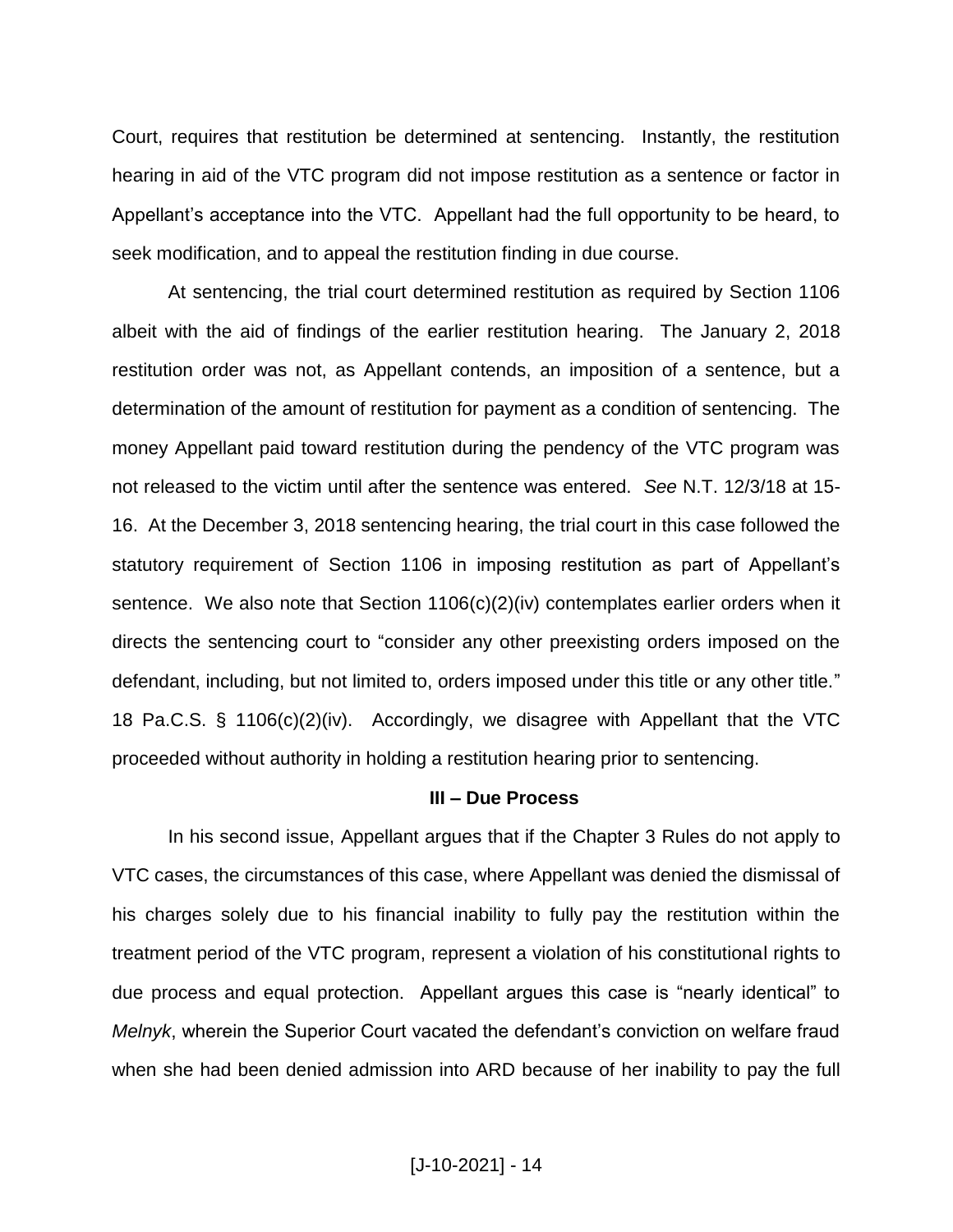restitution amount within the term of the ARD program. The court held that it is an abuse of discretion to summarily base an ARD admission decision on improper criteria such as indigency. Appellant argues that the court in *Melnyk* applied well-settled constitutional jurisprudence, writing:

> The *Melnyk* court based its opinion squarely on the principles set forth in a line of cases running from *Griffin v. Illinois*, 351 U.S. 12 (1956) to *Bearden v. Georgia*, 461 U.S. 660 (1983). The takeaway from these cases is that courts cannot limit access to features of the criminal justice system—be they appeals, probation, or diversion—to only those who can afford to pay some financial obligation.

Appellant's Brief at 33.

Appellant argues that, while *Melnyk* involved the denial of admittance into a program, in the instant case Appellant was denied the full benefit of a successful completion of the program due only to his indigency. Appellant notes, the *Melnyk* court indeed held that "the State must consider alternative conditions for admittance to *and completion of* the ARD program." *Id.* at 35 (quoting *Melnyk*, 548 A.2d at 272 (emphasis added by Appellant)). Appellant argues that the Superior Court erred in holding *Melnyk* distinguishable on the bases that it concerned admission into a diversionary program and that Appellant signed an agreement, but even if those distinguishing factors were apt, they did not foreclose further inquiry into Appellant's due process and equal protection claims. Appellant argues the refusal to dismiss his charges upon his successful completion of the VTC program solely due to the outstanding restitution he could not afford to pay within the treatment period is an equivalent violation of his due process and equal protection rights. Appellant argues these rights are not overcome by the Commonwealth's interest in victim compensation, and Appellant contends the Commonwealth offered no rehabilitative or penological interest served by its refusal to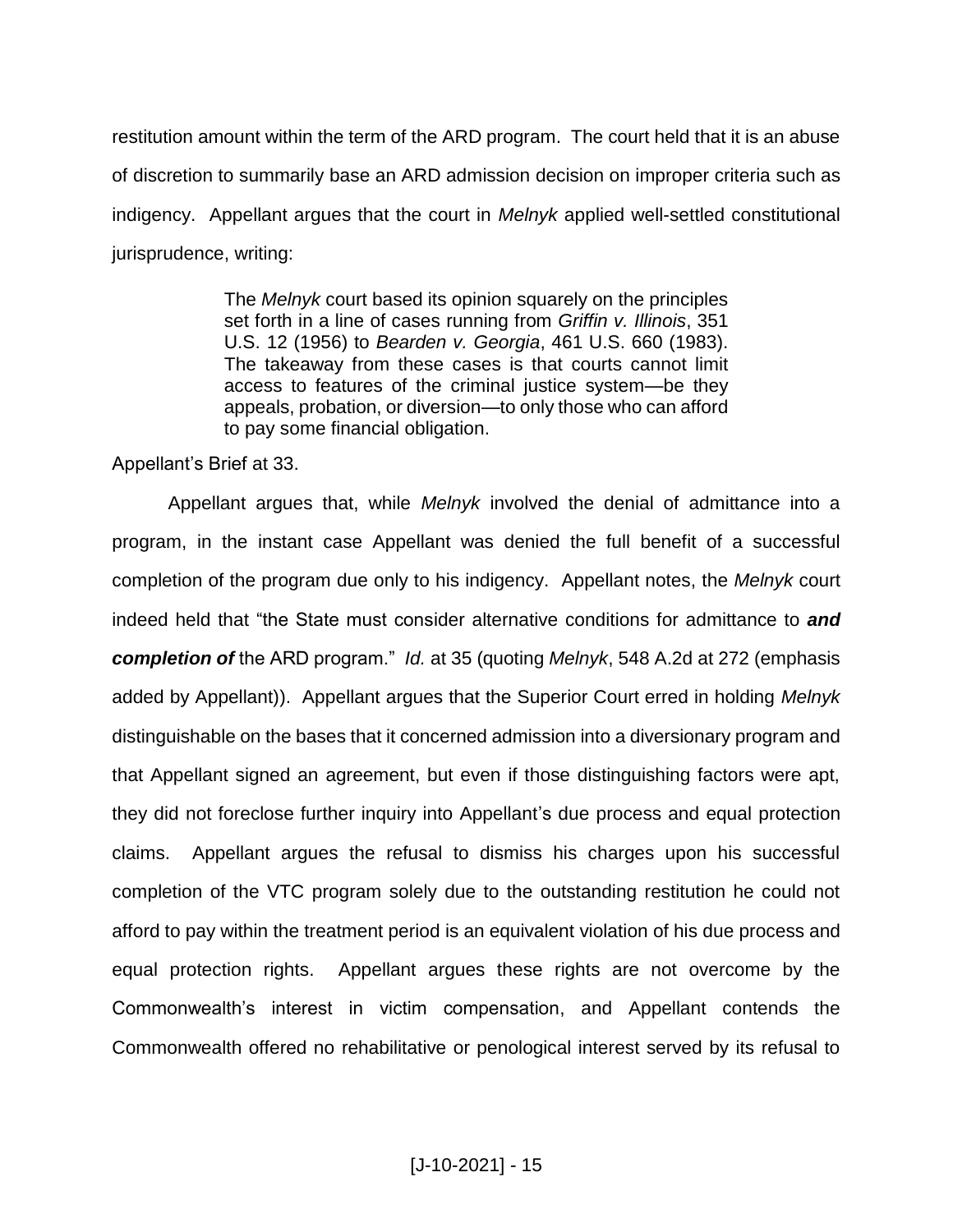recommend dismissal of the charges. Appellant maintains his sentence, occasioned only due to his indigency was thus unconstitutional.<sup>12</sup>

Alternatively, Appellant argues the trial court's decision not to dismiss his charges solely because he could not afford to pay the full restitution amount prior to sentencing violates his constitutional rights to due process and equal protection. Appellant does not claim that Section 916 or the VTC Manual facially create an impermissible classification or handling, but that the court relied on an impermissible classification in exercising its sentencing discretion. Thus, Appellant has advanced an as-applied constitutional challenge.

In answer to Appellant's due process and equal protection claims, the Commonwealth asserts they are based on an erroneous factual predicate. Appellant claims it is undisputed that he was denied dismissal of his charges solely based on his indigency and his inability to pay the restitution in full within the VTC program's duration. The Commonwealth notes there is no entitlement to dismissal in VTC even if a defendant is fully successful in meeting his or her program and treatment obligations. Defendants successfully completing the program "may have the court consider dismissing or reducing their charges" on a case-by-case basis in consideration of the record, and the nature of the charges by the sentencing judge. Commonwealth Brief at 49 (quoting VTC Manual

<sup>12</sup> The American Civil Liberties Union of Pennsylvania filed a brief as *amicus curiae* in support of Appellant. The *amicus* recounts the well-settled state and federal jurisprudence requiring equal treatment of individuals in the criminal justice system, eschewing disparate results on account of indigency or financial means. *Amicus* urges this Court to apply the heightened level of scrutiny applicable to such constitutional challenges. Under such inquiry, *amicus* argues, this Court should conclude Appellant was denied the opportunity to successfully "complete" the program and receive the full benefit of such successful completion. *Amicus* proceeds on the same initial assumption relied on by Appellant, to wit, "If Mr. McCabe had been able to pay \$34,000 in restitution, **there is no dispute** that he would have walked out of Veteran's Treatment Court ("VTC") with his case closed, his charges dismissed, and no criminal record." *Amicus* Brief at 3 (emphasis added).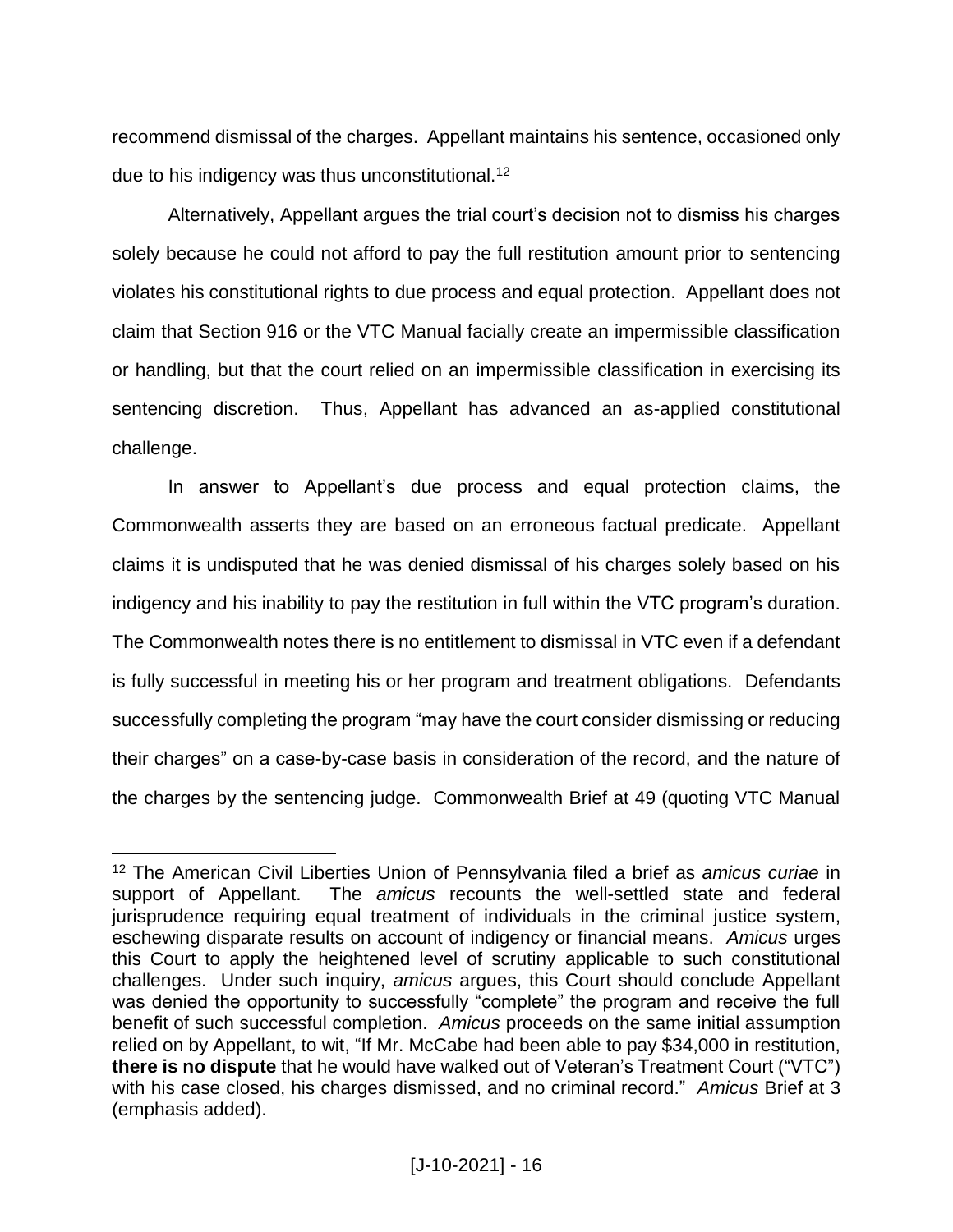at 8). The Commonwealth recites the supporting statements made by the trial court upon announcing its sentence as being devoid of any reliance on improper considerations, including Appellant's indigency. The Commonwealth notes it is Appellant's burden to demonstrate a factual basis for his assertions on appeal, and aside from a bald assertion that the matter is undisputed, has failed to show the decision not to dismiss the charges and to sentence Appellant to a period of probation was based on his indigency and the outstanding amount of restitution.

The Commonwealth counters Appellant's reliance on *Melnyk* by noting that to the extent Appellant faults the prosecutor for not seeking *nolle prosequi* of his charges, the VTC Manual does not mention *nolle prosequi*, an initiative of the prosecution under Rule 585, as opposed to dismissal, a consideration of the court under Rule 586. The Commonwealth points out that Rule 586, requires consideration by the court of victim compensation in its exercising its discretion to dismiss charges.<sup>13</sup>

In reviewing Appellant's claim, we are guided by the following:

 $\overline{a}$ 

(1) the public interest will not be adversely affected; and

(2) the attorney for the Commonwealth consents to the dismissal; and

(4) there is an agreement as to who shall pay the costs.

Pa.R.Crim.P. 586.

<sup>&</sup>lt;sup>13</sup> The Rule provides:

When a defendant is charged with an offense which is not alleged to have been committed by force or violence or threat thereof, the court may order the case to be dismissed upon motion and a showing that:

<sup>(3)</sup> satisfaction has been made to the aggrieved person or there is an agreement that satisfaction will be made to the aggrieved person; and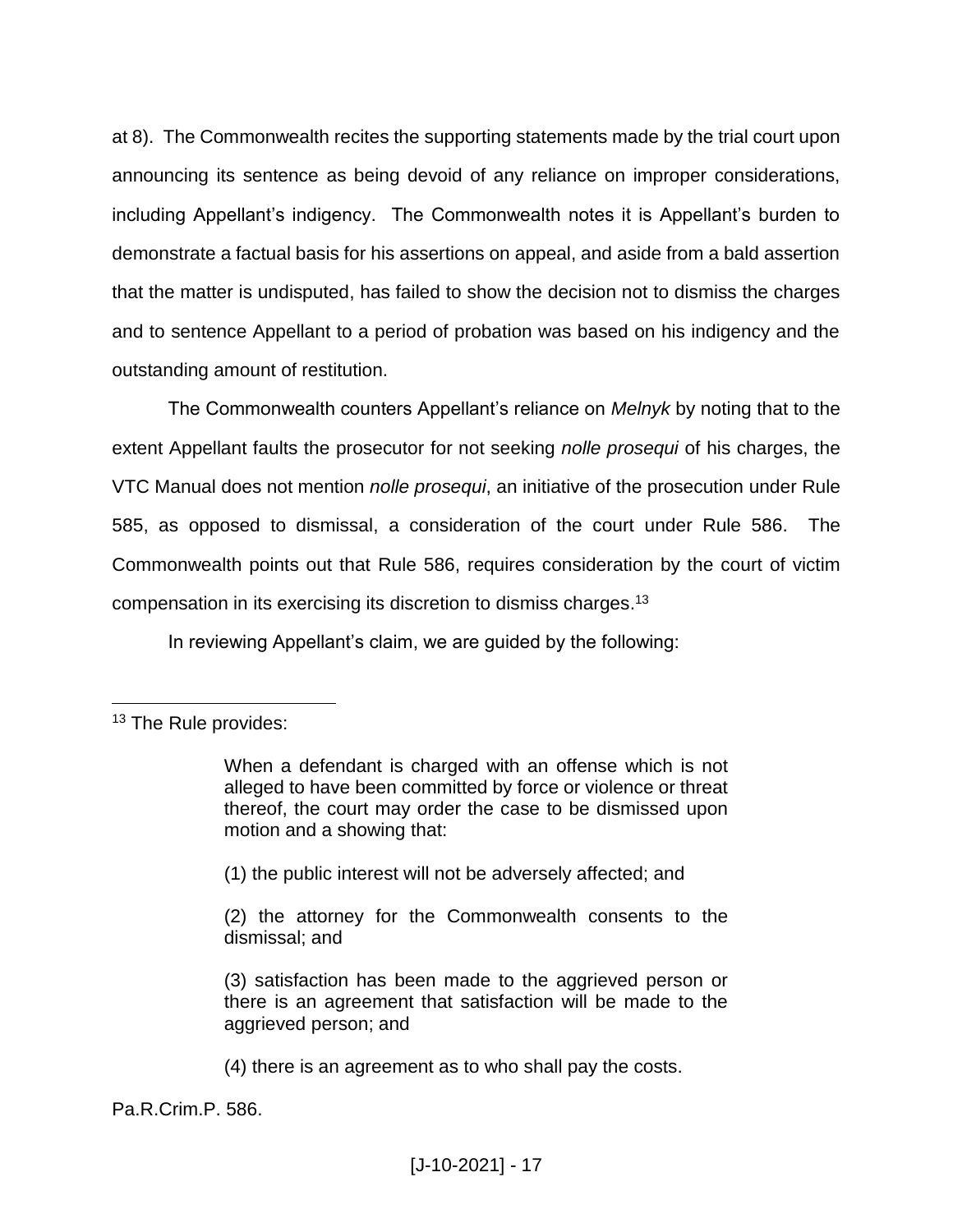A facial attack tests a law's constitutionality based on its text alone and does not consider the facts or circumstances of a particular case. An as-applied attack, in contrast, does not contend that a law is unconstitutional as written but that its application to a particular person under particular circumstances deprived that person of a constitutional right. A criminal defendant may seek to vacate his conviction by demonstrating a law's facial or as-applied unconstitutionality.

*United States v. Marcavage,* 609 F.3d 264, 273 (3d Cir. 2010) (citations omitted). Our standard of review of an as-applied challenge requires a defendant to show that he or she has been impacted by an alleged discriminatory or improper exercise of discretion in applying the questioned statute. *Commonwealth v. Hairston*, 249 A.3d 1046, 1060 (Pa. 2021).

Here, Appellant baldly asserts "[t]he cause of [Appellant] being sentenced in the first place was his inability to pay the full restitution amount ordered by Judge Eisenberg this is **undisputed**." Appellant's Brief at 29 (emphasis added). To the contrary, the Commonwealth does dispute that was a reason, let alone the only reason, the VTC did not dismiss the charges and imposed the probationary sentence. The VTC stated the reasons for its sentence as follows:

> Mr. McCabe, I just do not follow the sentiment that because the victim is a professional who has other monies that it justifies the taking of his property. There is no justification for taking of his property. That's stealing. That's theft. And that's why you are here today.

> You have done a remarkable job in Veteran's Court. You have served as a role model. You have been compliant with everything that we have asked of you. That shows me you are capable of doing better. You have it in you. But this is a very serious crime.

N.T., 12/8/18, at 21. The VTC did not justify its sentence based on Appellant's outstanding restitution balance, rather on the severity of the offense and Appellant's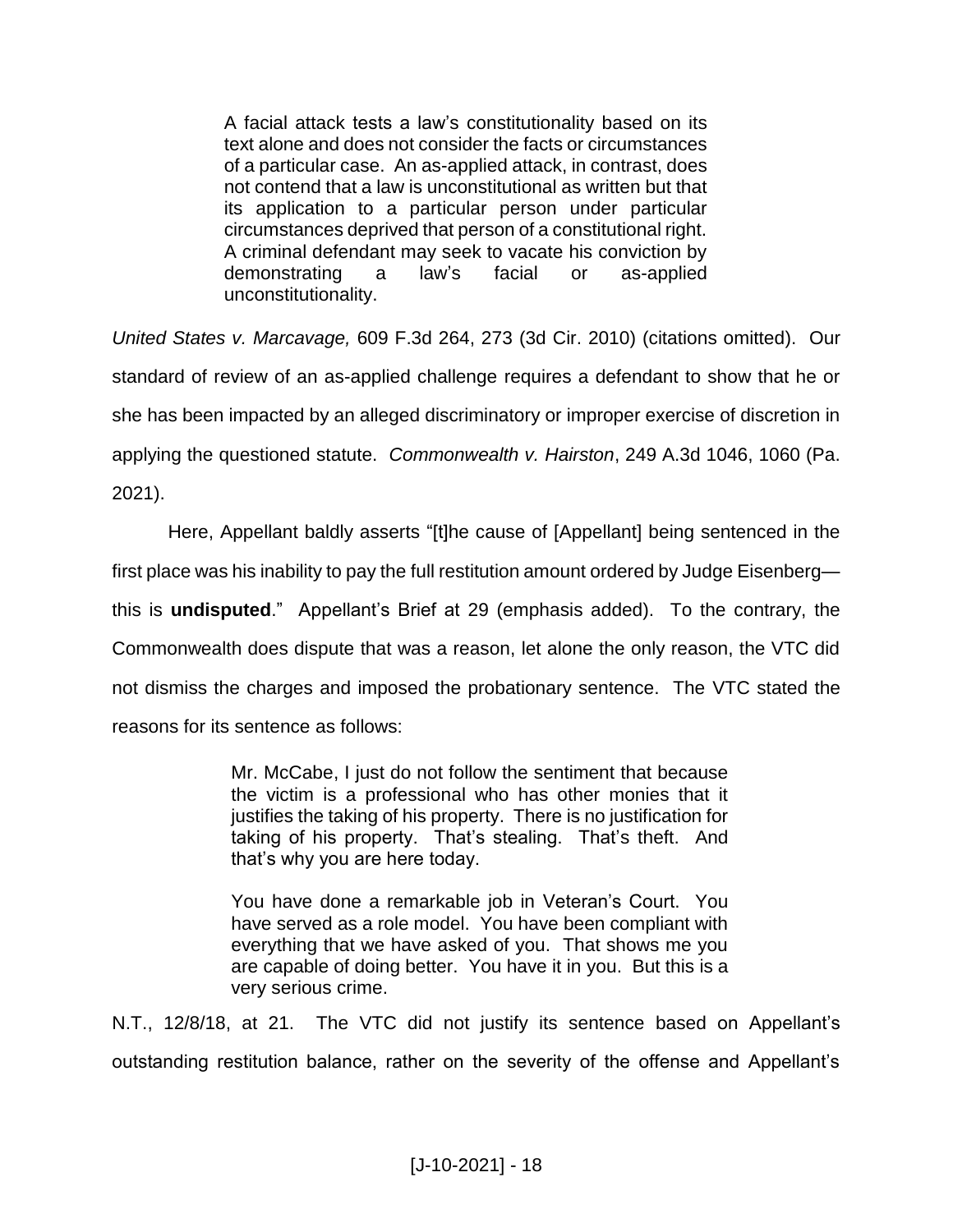attitude toward it.<sup>14</sup> Neither does Appellant provide any factual support for his assertion that his case is anomalous to the resolution of other VTC cases attributable to his indigency and outstanding restitution.

We also agree with the Commonwealth that Appellant conflates notions of *nolle prosequi*, which entail prosecutorial discretion, with dismissal, which implicates judicial discretion. *Compare* Pa.R.Crim.P. 585, *with* Pa.R.Crim.P. 586. The VTC Manual speaks to consideration (again not to a right) of dismissal of the charges against him. Dismissal under the Rules requires a court to consider whether "satisfaction to the aggrieved person" has been or will be accomplished. Pa.R.Crim.P. 586. Because consideration of dismissal is within a trial court's discretion under the Rules, the VTC provides nothing inconsistent in this regard. Indeed, were the VTC to authorize the trial court to grant dismissal based on criteria inconsistent with Rule 586, it would run afoul of our holding in *Lutz* and the authorizing language of Section 916.<sup>15</sup>

## **IV - Conclusion**

The language of Section 916 does not perforce create an ARD program to be governed by Chapter 3 of the Rules,<sup>16</sup> and specifically the VTC does not. Problem-solving courts such as the VTC are designed to provide funding and programing to afford individualized treatment to offenders with issues that have contributed to their criminal

 $14$  The size of the restitution amount is, of course, related to the severity of the offense as the grading of theft offenses is related to the value of the property stolen. Such consideration by the sentencing court does not imply Appellant's indigency was a factor in sentencing Appellant to a term of probation.

<sup>&</sup>lt;sup>15</sup> Appellant does not challenge the constitutionality of Rule 586 facially or as-applied.

<sup>&</sup>lt;sup>16</sup> The language of Section 916 may be flexible enough to encompass ARD-equivalent programs, by placing the application, treatment, and completion components prior to a plea or adjudication of the charges. If so, Chapter 3 Rules may be applicable, but such is not the case instantly. The limiting language in Section 916 that any program rules not be inconsistent with the Rules would apply in either case.